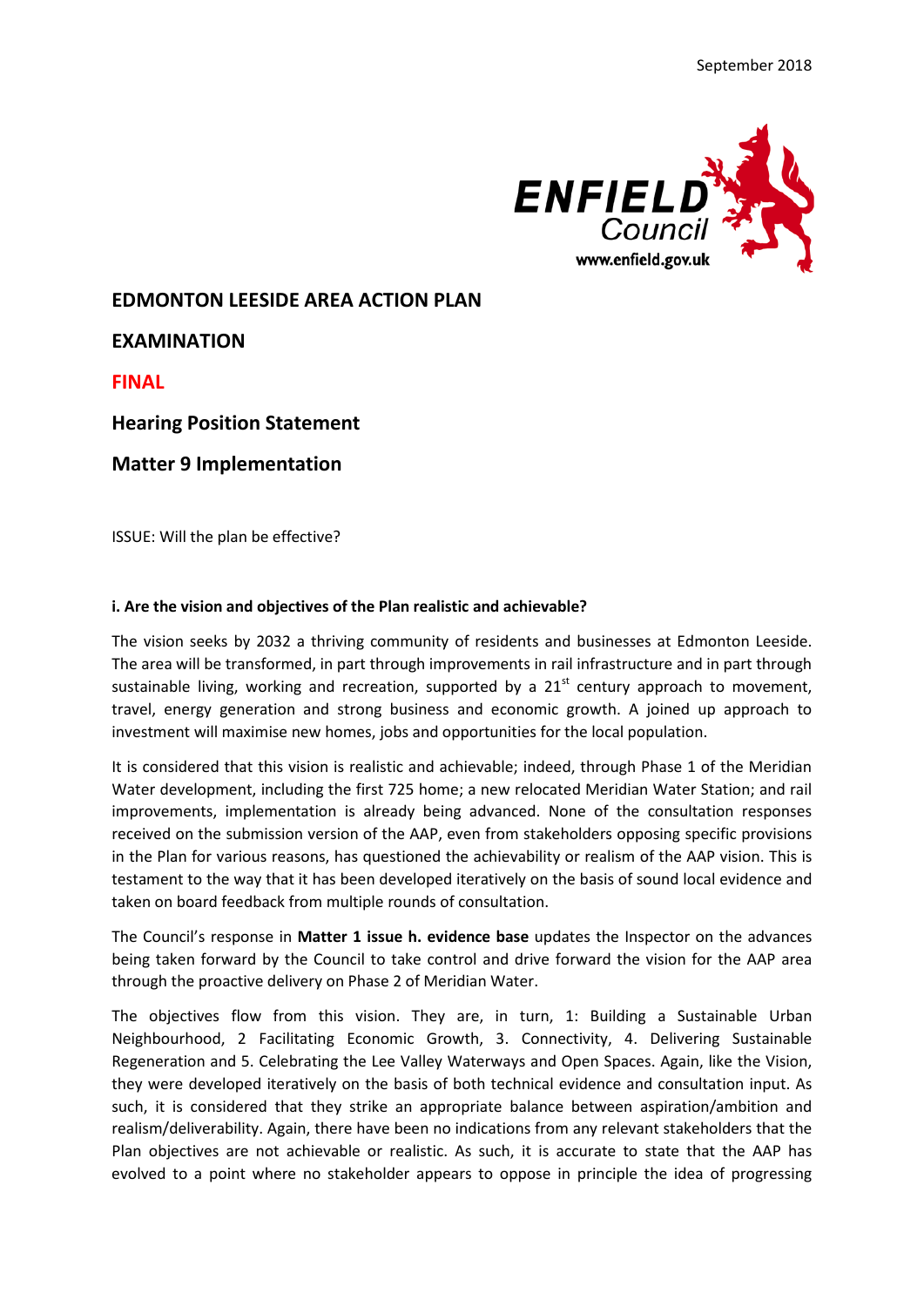development at Edmonton Leeside as articulated in its vision and objectives. Indeed, the reverse is the case; the Council benefits from a critical mass of supportive stakeholders who, like them, are committed to implementing the vision and objectives of the AAP, thus further demonstrating their achievability and realism.

# **ii. Does the plan adequately identify constraints to implementation and how does it seek to overcome these?**

Yes, the Plan adequately identifies a wide range of constraints to implementation, and in each case identifies clearly measures aimed at overcoming each one. The easiest way to set out each constraint identified across the whole of the area and how the plan seeks to overcome it in each case is in a table as follows:

| reference<br>implementation<br>identified<br>Page 12<br>Poor north/south and<br>New rail infrastructure, a more frequent and<br>east/west connectivity<br>comprehensive bus service and network, improving the<br>across and through the<br>quality of the pedestrian and cycling environment through<br>a new network of walking and cycling routes, and a<br>area.<br>transformed road network including a new bridge over<br>the rail mainline, the Causeway as a strategic east-west<br>link and bridge over the River Lee navigation, and greater<br>use of the waterways for transportation<br>Areas of Flood Zones 2<br>Page 18<br>Development proposals to be supported by detailed<br>technical assessment of the flood risks and appropriate<br>and 3 (medium to high<br>flood risk)<br>mitigation measures, including SuDS; land with potential<br>for offsite flood storage to be identified<br>Page 39<br>Viability of affordable<br>Housing Zone funding to support developments otherwise<br>housing provision<br>constrained by viability; higher density housing<br>development with a positive impact on viability<br>Page 41<br>Existing low-density<br>More effective configuration of land uses; industrial land<br>industrial land within<br>at Meridian Water replaced by consolidated, extensive<br>Meridian Water restrict<br>replacement provision to north of North Circular; support<br>scale of housing and<br>given to relocate existing occupiers to appropriate<br>employment required for<br>alternative locations |
|-----------------------------------------------------------------------------------------------------------------------------------------------------------------------------------------------------------------------------------------------------------------------------------------------------------------------------------------------------------------------------------------------------------------------------------------------------------------------------------------------------------------------------------------------------------------------------------------------------------------------------------------------------------------------------------------------------------------------------------------------------------------------------------------------------------------------------------------------------------------------------------------------------------------------------------------------------------------------------------------------------------------------------------------------------------------------------------------------------------------------------------------------------------------------------------------------------------------------------------------------------------------------------------------------------------------------------------------------------------------------------------------------------------------------------------------------------------------------------------------------------------------------------------------------------|
|                                                                                                                                                                                                                                                                                                                                                                                                                                                                                                                                                                                                                                                                                                                                                                                                                                                                                                                                                                                                                                                                                                                                                                                                                                                                                                                                                                                                                                                                                                                                                     |
|                                                                                                                                                                                                                                                                                                                                                                                                                                                                                                                                                                                                                                                                                                                                                                                                                                                                                                                                                                                                                                                                                                                                                                                                                                                                                                                                                                                                                                                                                                                                                     |
|                                                                                                                                                                                                                                                                                                                                                                                                                                                                                                                                                                                                                                                                                                                                                                                                                                                                                                                                                                                                                                                                                                                                                                                                                                                                                                                                                                                                                                                                                                                                                     |
|                                                                                                                                                                                                                                                                                                                                                                                                                                                                                                                                                                                                                                                                                                                                                                                                                                                                                                                                                                                                                                                                                                                                                                                                                                                                                                                                                                                                                                                                                                                                                     |
|                                                                                                                                                                                                                                                                                                                                                                                                                                                                                                                                                                                                                                                                                                                                                                                                                                                                                                                                                                                                                                                                                                                                                                                                                                                                                                                                                                                                                                                                                                                                                     |
|                                                                                                                                                                                                                                                                                                                                                                                                                                                                                                                                                                                                                                                                                                                                                                                                                                                                                                                                                                                                                                                                                                                                                                                                                                                                                                                                                                                                                                                                                                                                                     |
|                                                                                                                                                                                                                                                                                                                                                                                                                                                                                                                                                                                                                                                                                                                                                                                                                                                                                                                                                                                                                                                                                                                                                                                                                                                                                                                                                                                                                                                                                                                                                     |
|                                                                                                                                                                                                                                                                                                                                                                                                                                                                                                                                                                                                                                                                                                                                                                                                                                                                                                                                                                                                                                                                                                                                                                                                                                                                                                                                                                                                                                                                                                                                                     |
|                                                                                                                                                                                                                                                                                                                                                                                                                                                                                                                                                                                                                                                                                                                                                                                                                                                                                                                                                                                                                                                                                                                                                                                                                                                                                                                                                                                                                                                                                                                                                     |
|                                                                                                                                                                                                                                                                                                                                                                                                                                                                                                                                                                                                                                                                                                                                                                                                                                                                                                                                                                                                                                                                                                                                                                                                                                                                                                                                                                                                                                                                                                                                                     |
|                                                                                                                                                                                                                                                                                                                                                                                                                                                                                                                                                                                                                                                                                                                                                                                                                                                                                                                                                                                                                                                                                                                                                                                                                                                                                                                                                                                                                                                                                                                                                     |
|                                                                                                                                                                                                                                                                                                                                                                                                                                                                                                                                                                                                                                                                                                                                                                                                                                                                                                                                                                                                                                                                                                                                                                                                                                                                                                                                                                                                                                                                                                                                                     |
|                                                                                                                                                                                                                                                                                                                                                                                                                                                                                                                                                                                                                                                                                                                                                                                                                                                                                                                                                                                                                                                                                                                                                                                                                                                                                                                                                                                                                                                                                                                                                     |
|                                                                                                                                                                                                                                                                                                                                                                                                                                                                                                                                                                                                                                                                                                                                                                                                                                                                                                                                                                                                                                                                                                                                                                                                                                                                                                                                                                                                                                                                                                                                                     |
|                                                                                                                                                                                                                                                                                                                                                                                                                                                                                                                                                                                                                                                                                                                                                                                                                                                                                                                                                                                                                                                                                                                                                                                                                                                                                                                                                                                                                                                                                                                                                     |
|                                                                                                                                                                                                                                                                                                                                                                                                                                                                                                                                                                                                                                                                                                                                                                                                                                                                                                                                                                                                                                                                                                                                                                                                                                                                                                                                                                                                                                                                                                                                                     |
|                                                                                                                                                                                                                                                                                                                                                                                                                                                                                                                                                                                                                                                                                                                                                                                                                                                                                                                                                                                                                                                                                                                                                                                                                                                                                                                                                                                                                                                                                                                                                     |
|                                                                                                                                                                                                                                                                                                                                                                                                                                                                                                                                                                                                                                                                                                                                                                                                                                                                                                                                                                                                                                                                                                                                                                                                                                                                                                                                                                                                                                                                                                                                                     |
|                                                                                                                                                                                                                                                                                                                                                                                                                                                                                                                                                                                                                                                                                                                                                                                                                                                                                                                                                                                                                                                                                                                                                                                                                                                                                                                                                                                                                                                                                                                                                     |
|                                                                                                                                                                                                                                                                                                                                                                                                                                                                                                                                                                                                                                                                                                                                                                                                                                                                                                                                                                                                                                                                                                                                                                                                                                                                                                                                                                                                                                                                                                                                                     |
|                                                                                                                                                                                                                                                                                                                                                                                                                                                                                                                                                                                                                                                                                                                                                                                                                                                                                                                                                                                                                                                                                                                                                                                                                                                                                                                                                                                                                                                                                                                                                     |
|                                                                                                                                                                                                                                                                                                                                                                                                                                                                                                                                                                                                                                                                                                                                                                                                                                                                                                                                                                                                                                                                                                                                                                                                                                                                                                                                                                                                                                                                                                                                                     |
| transformational,                                                                                                                                                                                                                                                                                                                                                                                                                                                                                                                                                                                                                                                                                                                                                                                                                                                                                                                                                                                                                                                                                                                                                                                                                                                                                                                                                                                                                                                                                                                                   |
| sustainable growth                                                                                                                                                                                                                                                                                                                                                                                                                                                                                                                                                                                                                                                                                                                                                                                                                                                                                                                                                                                                                                                                                                                                                                                                                                                                                                                                                                                                                                                                                                                                  |
| Page 45<br>Prior to the completion of the full masterplan, access will<br>Operational requirements                                                                                                                                                                                                                                                                                                                                                                                                                                                                                                                                                                                                                                                                                                                                                                                                                                                                                                                                                                                                                                                                                                                                                                                                                                                                                                                                                                                                                                                  |
| of on-site retailers at<br>be maintained for all existing occupiers. Stakeholder                                                                                                                                                                                                                                                                                                                                                                                                                                                                                                                                                                                                                                                                                                                                                                                                                                                                                                                                                                                                                                                                                                                                                                                                                                                                                                                                                                                                                                                                    |
| Meridian Water<br>engagement is ongoing to ensure that interim needs are                                                                                                                                                                                                                                                                                                                                                                                                                                                                                                                                                                                                                                                                                                                                                                                                                                                                                                                                                                                                                                                                                                                                                                                                                                                                                                                                                                                                                                                                            |
| met prior to the completion of the full masterplan.                                                                                                                                                                                                                                                                                                                                                                                                                                                                                                                                                                                                                                                                                                                                                                                                                                                                                                                                                                                                                                                                                                                                                                                                                                                                                                                                                                                                                                                                                                 |
| The Council will work with Arriva in finding a suitable<br>Page 50<br>Bus depot at Harbet Road                                                                                                                                                                                                                                                                                                                                                                                                                                                                                                                                                                                                                                                                                                                                                                                                                                                                                                                                                                                                                                                                                                                                                                                                                                                                                                                                                                                                                                                      |
| alternative location for the bus depot in terms of size and                                                                                                                                                                                                                                                                                                                                                                                                                                                                                                                                                                                                                                                                                                                                                                                                                                                                                                                                                                                                                                                                                                                                                                                                                                                                                                                                                                                                                                                                                         |
| surrounding land uses<br>Ravenside Retail Park has<br>Page 53                                                                                                                                                                                                                                                                                                                                                                                                                                                                                                                                                                                                                                                                                                                                                                                                                                                                                                                                                                                                                                                                                                                                                                                                                                                                                                                                                                                                                                                                                       |
| AAP seeks improvements to access and movement<br>between the Retail Park and it surroundings, in particular                                                                                                                                                                                                                                                                                                                                                                                                                                                                                                                                                                                                                                                                                                                                                                                                                                                                                                                                                                                                                                                                                                                                                                                                                                                                                                                                                                                                                                         |
| low permeability and acts<br>for pedestrians and cyclists<br>as a barrier to pedestrian                                                                                                                                                                                                                                                                                                                                                                                                                                                                                                                                                                                                                                                                                                                                                                                                                                                                                                                                                                                                                                                                                                                                                                                                                                                                                                                                                                                                                                                             |
| and cycle movement                                                                                                                                                                                                                                                                                                                                                                                                                                                                                                                                                                                                                                                                                                                                                                                                                                                                                                                                                                                                                                                                                                                                                                                                                                                                                                                                                                                                                                                                                                                                  |
| Not all land required for<br>Page 60<br>AAP indicates a Causeway Safeguarded Route; Council will                                                                                                                                                                                                                                                                                                                                                                                                                                                                                                                                                                                                                                                                                                                                                                                                                                                                                                                                                                                                                                                                                                                                                                                                                                                                                                                                                                                                                                                    |
| Causeway in ownership<br>negotiate with landowners along the Safeguarded route;p                                                                                                                                                                                                                                                                                                                                                                                                                                                                                                                                                                                                                                                                                                                                                                                                                                                                                                                                                                                                                                                                                                                                                                                                                                                                                                                                                                                                                                                                    |
| or control of the Council<br>backed up by CPO powers if necessary as a last resort                                                                                                                                                                                                                                                                                                                                                                                                                                                                                                                                                                                                                                                                                                                                                                                                                                                                                                                                                                                                                                                                                                                                                                                                                                                                                                                                                                                                                                                                  |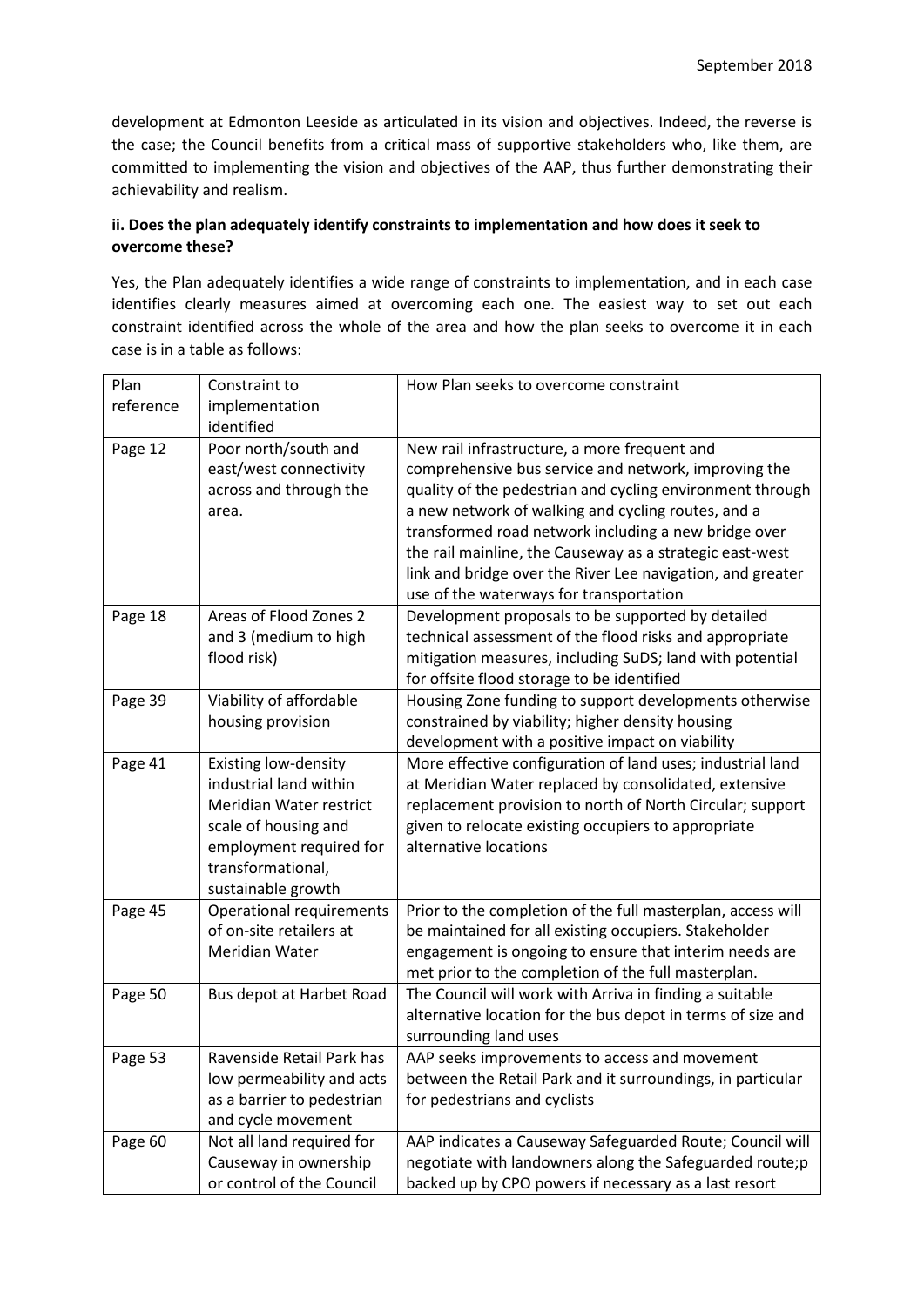| Page 69  | Areas of Green Belt<br>within the Plan area                                                                                              | Opening up Green Belt for recreation and open space in<br>line with national policy; ensuring development proposals<br>at Pickett's Lock are considered in the context of policy for<br>major developed sites in the Green Belt; seeking to direct<br>vast majority of new development into locations not<br>covered by Green Belt restrictions                                                                                                                                                                                                                                                                                                       |
|----------|------------------------------------------------------------------------------------------------------------------------------------------|-------------------------------------------------------------------------------------------------------------------------------------------------------------------------------------------------------------------------------------------------------------------------------------------------------------------------------------------------------------------------------------------------------------------------------------------------------------------------------------------------------------------------------------------------------------------------------------------------------------------------------------------------------|
| Page 79  | Large-scale infrastructure<br>requirements for new<br>development                                                                        | AAP recognises that significant upfront investment will be<br>needed to fund infrastructure at the early stages of<br>development, and this will be provided by, among others,<br>Network Rail, LB Enfield, central government (e.g. Housing<br>Zone and HIF funding), the GLA, TfL, Lee Valley Regional<br>Park Authority, Canal & River Trust, and the<br>Environment Agency. Otherwise, infrastructure to be<br>funded and delivered through Enfield CIL, Mayoral CIL and<br>section 106 agreements.                                                                                                                                               |
| Page 95  | Angel Road Retail Park is<br>isolated and losing its<br>retail character                                                                 | Angel Road Retail Park to be de-designated and promoted<br>instead as a mixed employment-led location, catering for<br>small businesses and ancillary uses; policy 'works with<br>grain' of market activity rather than resisting it                                                                                                                                                                                                                                                                                                                                                                                                                  |
| Page 135 | Energy requirements for<br>new development                                                                                               | Further development of the Lee Valley Heat Network<br>(LVHN), a decentralised energy network that can meet the<br>energy needs of both existing and new development;<br>Council will use CPO powers if necessary as a last resort to<br>ensure delivery of LVHN                                                                                                                                                                                                                                                                                                                                                                                       |
| Page 150 | Risk of a piecemeal<br>approach to<br>development, with<br>individual landowners<br>bringing forward discrete<br>plots                   | The AAP requires a comprehensive approach to<br>masterplanning of the area, with partnership working<br>between the private sector (including investors and<br>developers) and a lead role for Enfield Council as the key<br>public sector body leading regeneration. Piecemeal<br>applications which are not consistent with an acceptable<br>masterplan for the entire Meridian Water area will be<br>refused.                                                                                                                                                                                                                                      |
| Page 152 | Land in some key parts<br>of the site, including<br>Meridian Water, is<br>fragmented between<br>several owners                           | The Council has acquired land in key locations across<br>Meridian Water by negotiating with landowners, enabling<br>the Council to deliver and coordinate investment and<br>development in an effective way. The Council has made<br>an in-principle resolution to use CPO powers if necessary<br>in the implementation of this goal.                                                                                                                                                                                                                                                                                                                 |
| Page 160 | Comprehensive approach<br>to development,<br>implementation,<br>monitoring, phasing and<br>delivery needed over the<br>whole plan period | The AAP advises the Council to set up an Edmonton<br>Leeside Area Action Plan Officer Working Group to<br>monitor and drive forward delivery of proposals. The<br>project group would be an officer advisory/<br>implementation group with a project sponsor from senior<br>management and made up of senior representatives from<br>relevant service areas, working in partnership with a wide<br>range of plan area stakeholders, landowners and<br>developers as appropriate, both public and private. The<br>Council will, whether in the form of the Working Group or<br>otherwise, take a lead role in the masterplanning of<br>Meridian Water. |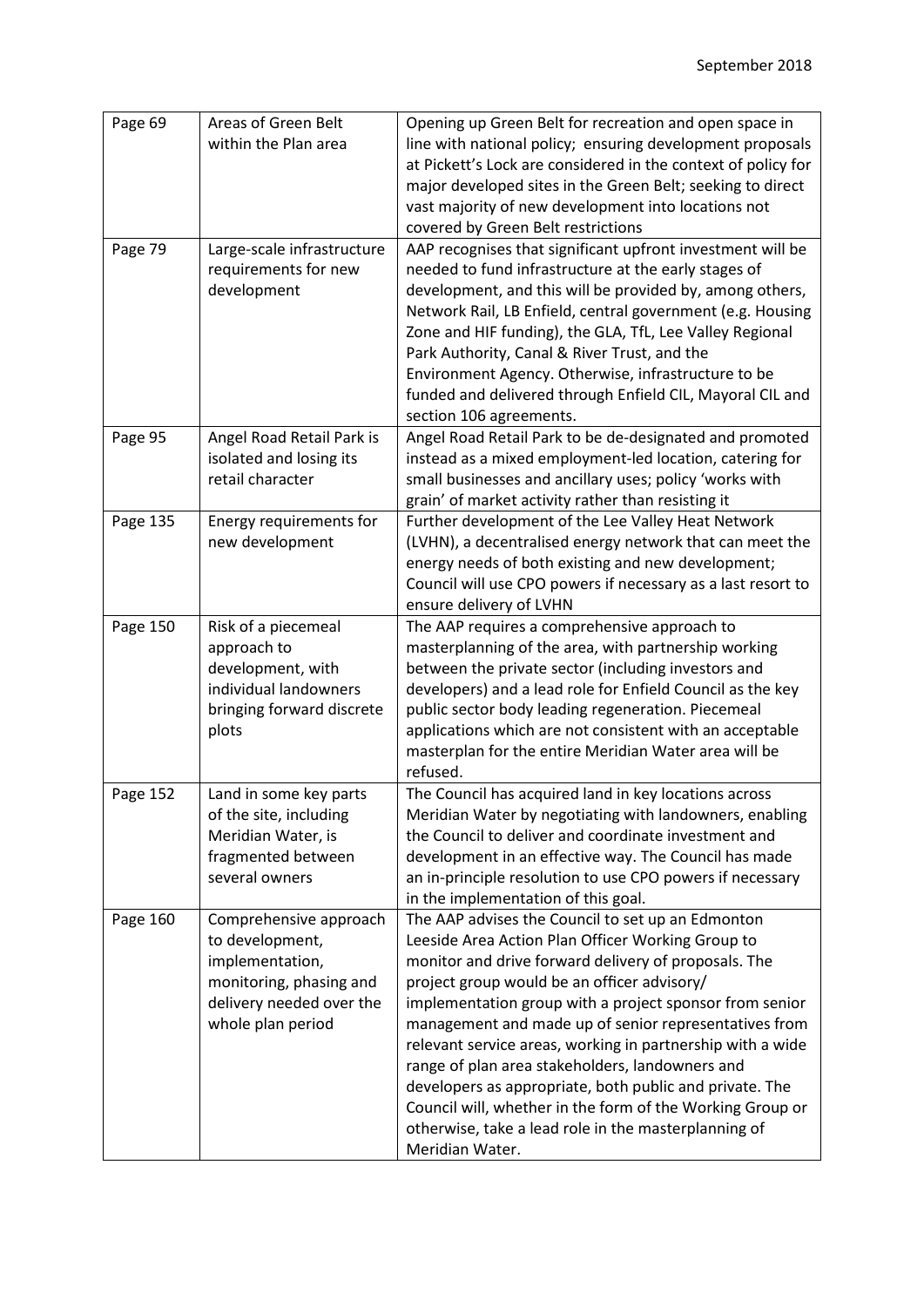## **iii. Does the plan adequately respond to the needs and aspirations of existing landowners and operators?**

Yes, the Plan as a strategic high level planning document adequately responds to the needs and aspirations of existing landowners and operators. In general terms, this has been achieved through the extensive process of policy development and consultation detailed in our answer to i) above.

A more detailed description of the Plan's response to the needs of existing landowners and operators is set out below by sector and/or location within the Plan area

a) Retail landowners and operators

#### Meridian Water

The Plan response to the needs of existing retail operators at Meridian Park is set out in more detail in our response to Retail Matters. In general terms, the Plan has had careful regard to the operational needs and requirements of Tesco, Ikea and Ravenside Retail Park, continued operation of which are all explicitly supported by the Plan.

The Plan strikes an appropriate balance between the need for comprehensive regeneration of the strategic opportunity at Meridian Water and the need to ensure that the impact of that regeneration on existing retail business is minimised. The success of the Plan's approach in this regard is indicated by the fact that neither Tesco nor operators at Ravenside Retail Park have stated any in-principle objections to development in their Regulation 19 submissions.

While it is true that IKEA's submission does indicate a greater degree of concern, this is recognised by the Council, who also acknowledge the challenges faced with existing operators and bringing forward comprehensive redevelopment over a 20 year build programme. Dialogue continues with IKEA over any minor modifications through the drafting of a Statement of Common Ground that could provide additional reassurance to the store.

#### Angel Road Retail Park

The Plan seeks to introduce a greater range of uses, specifically employment-led mixed use to Angel Road Retail Park. No objections to this aim were stated by existing retail operators in this location at Regulation 19 stage. In any case, the policy seeks to formalise and regulate a process which has already started, meaning, in general terms, the Plan approach is to go with the grain of developer and landowner aspirations for the area.

#### b) Industrial/business landowners and operators at Meridian Water

The Plan's approach to industrial/business land at Meridian Water (i.e. at Harbet Road) is one of comprehensive redevelopment. Existing landowners/operators will be relocated as appropriate. The specific approach to relocation is set out clearly for the benefit of relevant stakeholders in Plan paragraph 6.5.19 and Part D of Policy EL15.

Unsurprisingly, the approach of comprehensive development and relocation of existing industrial businesses at Meridian Water is not the preferred option for some of those landowners/businesses, and this has been made clear in representations to the Council.

However, the Council's approach is considered justified, fair, reasonable and proportionate in the circumstances. Local authorities regularly adopt planning policies and/or resolve to develop land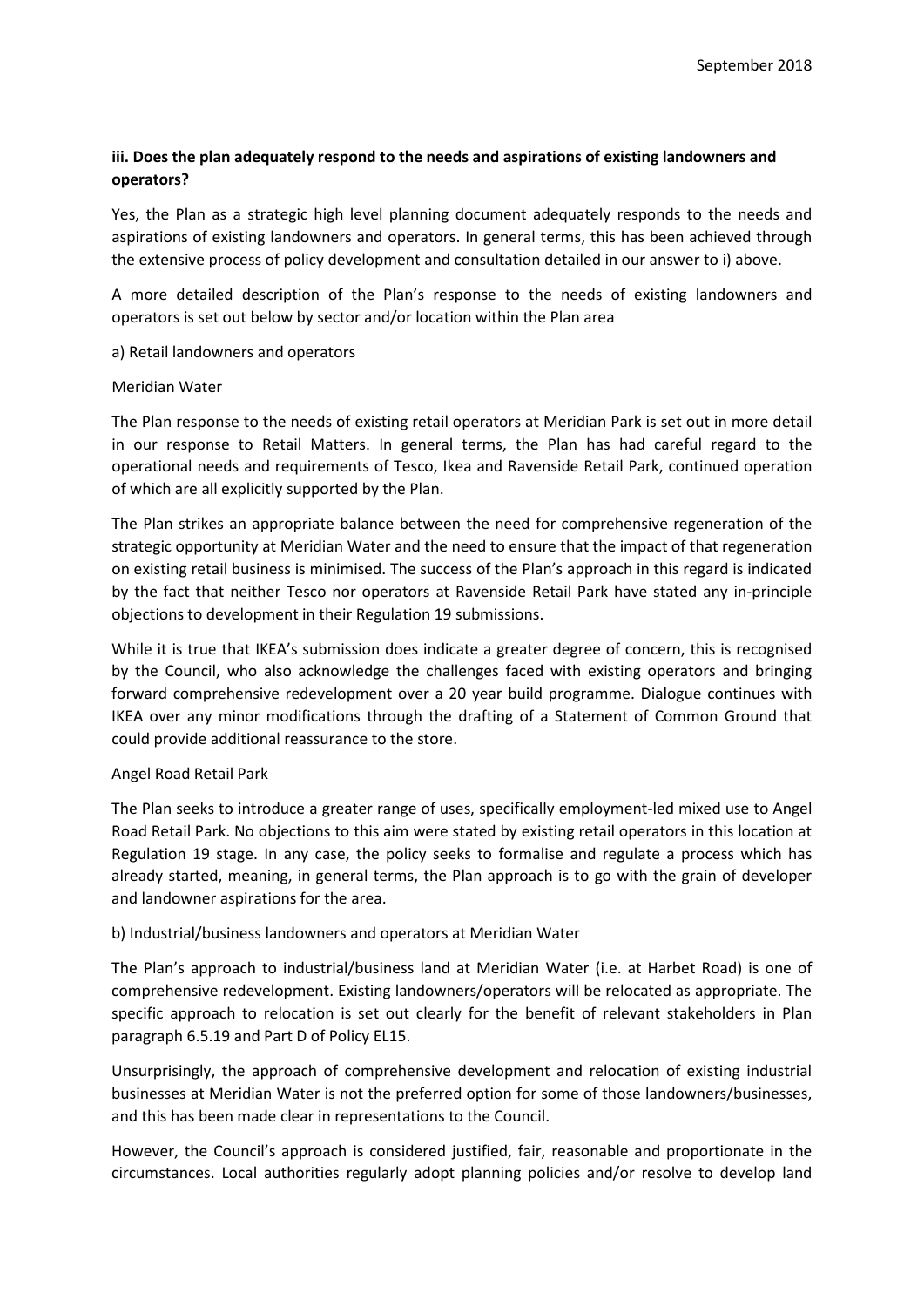against the wishes of the operator or landowner where it can be demonstrated that there is a compelling public interest for redevelopment. The Council considers that such a compelling public interest applies in this case, as set out variously through the AAP and across answers for all Matters.

This is why the Council states in paragraph 14.2.7 that its preferred initial approach is one of negotiation with individual landowners and operators. However, the AAP is also clear that a new comprehensive Masterplan will be progressed for Meridian Water, and that proposals will be assessed in terms of their conformity with that Masterplan to avoid the alternative approach of piecemeal development.

c) Industrial landowners and operators at Montagu Industrial Estate, Claverings Industrial Estate, Eleys Industrial Estate and Aztec 406

The approach to these locations is detailed in Policy EL15: Improving Existing Industrial Areas.

Enfield Council owns both the Montagu and Claverings Industrial Estate. Both estates will be (as per AAP paragraphs 6.5.11-6.5.13 and 6.5.15-6.5.18) regenerated through partnership working between the Council and relevant parties, in the case of Montagu through a joint venture with a developer is being progressed. The intention is to achieve overall environmental benefits from the regeneration of the estate. No objection to this approach, which is considered adequately to respond to the needs and aspirations of the existing landowner and operators, has been received from operators at either location.

Eleys Industrial Estate is in multiple, fragmented ownership, with approximately 72 different landowners (AAP paragraph 6.5.8). Paragraphs 6.5.9 state that the Estate is affected by a number of issues, predominantly around congestion, parking, areas of poor estate environment, and crime, and that as such the Council will work with representatives of the Eley Estate management group to better understand the issues affecting the estate. This approach, developed on the basis of consultation with relevant parties, is considered an adequate response to the needs and aspirations of the existing landowners and operators and no objections to it have been received.

The AAP proposes no significant changes to the Aztec 406 estate other than the provisions of Policy EL15. Again, this is considered an adequate response to the needs and aspirations of existing landowners as the Council understands them.

### d) Edmonton EcoPark

The AAP seeks redevelopment of the EcoPark site through Policy EL17, which is considered an adequate response to the needs and aspirations of its landowner (NLWA- North London Waste Authority) in the context of the policy requirements set out in paragraphs 8.1.2 to 8.1.4, including those of the Mayor of London and the EcoPark SPD (2013).

In its submission to the Regulation 19 AAP, NWLA stated that their only key concern with the Plan was that it needed to reference as appropriate the recently-granted Development Consent Order for the Park, (this is already referenced as forthcoming in Table 14.1, but the Council proposes to update the AAP text as appropriate). No other objection was stated and as such it is considered that, subject to this and a few other relatively minor changes requested, the Plan comprises an adequate response to NWLA's needs and aspirations.

### e) Deephams Sewage Treatment Works

Deephams Sewage Treatment Works is owned and operated by Thames Water, which has recently completed a significant upgrade. The AAP welcomes and supports this upgrade (paragraph 9.1.4)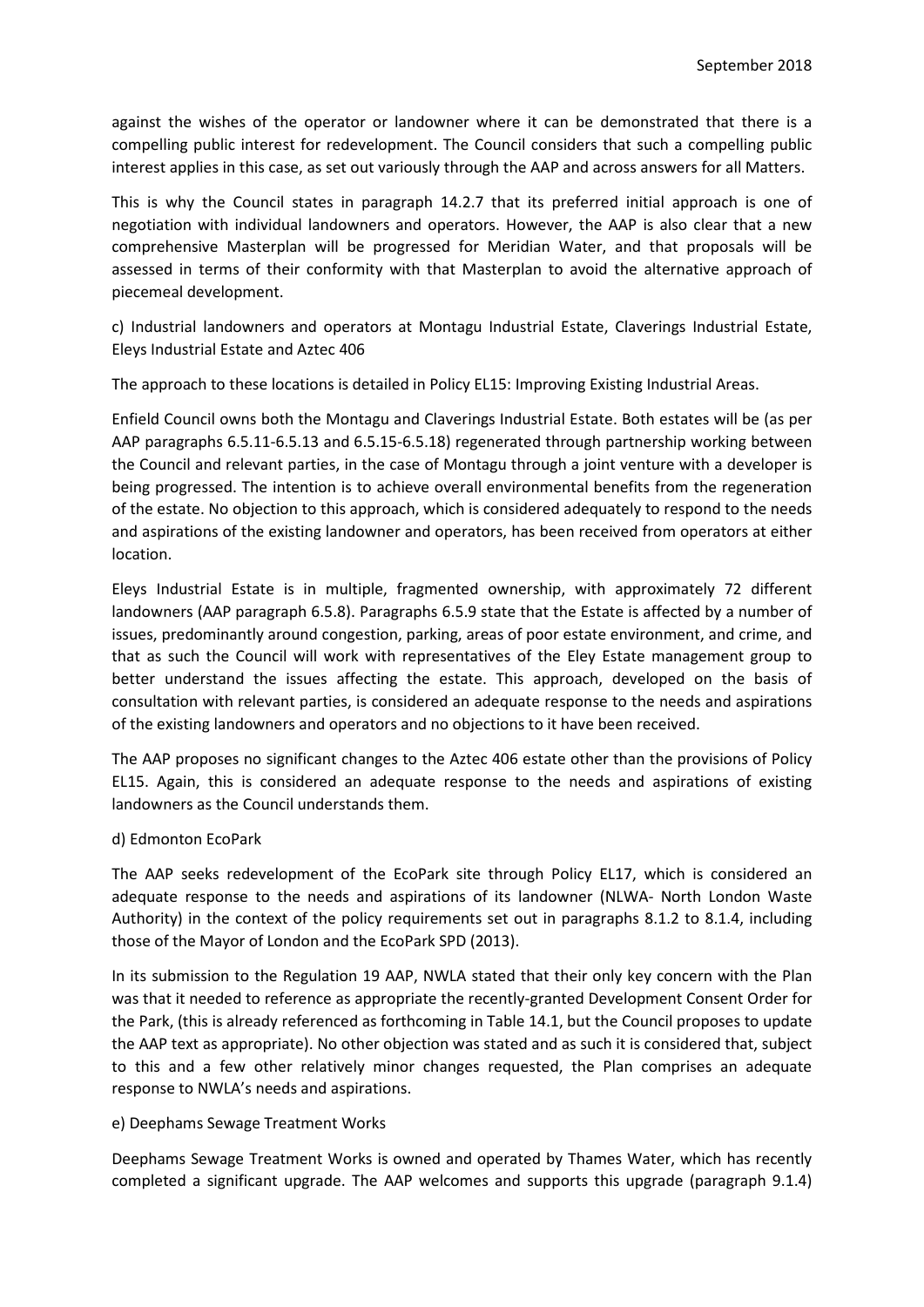and seeks to protect Deephams' continued operation further through designating it as SIL in line with adopted and emerging London Plan policy (see also the Council's answer to question v of Matter 2: Employment). Policy EL18 implicitly seeks the continued operation and success of Deephams.

In its Regulation 19 submission, Thames Water objected to the designation of Deephams as SIL but stated no other major objections to the AAP.

#### f) Picketts' Lock/Lee Valley Regional Park

Vibrant Partnerships and Lee Valley Regional Park (LVRP) represent or comprise respectively the key businesses and landowners at Picketts Lock. In their Regulation 19 submissions, which share common text, both offer strong in-principle support to the regeneration of Picketts' Lock. Both stakeholders seek for the AAP to relax Green Belt constraints to varying extents; however, the LVRP recognises, correctly, in its submission that the designation of Picketts Lock as a Major Developed site in the Green Belt will remain until the Council completes its review of Green Belt boundaries in time for the new draft Local Plan.

Both stakeholders also seek relocation of Ponders End station further south, which would improve accessibility to Picketts Lock and be considered as part of an overall package of Crossrail 2 measures.

While noting the concerns of both stakeholders in terms of Green Belt and rail accessibility, neither stakeholder sets out in detail where they consider that local land is not fulfilling the five functions of Green Belt land in line with national policy; it is assumed, however, that they will do so through the forthcoming Local Plan preparation. Additionally, the Council does not consider that compelling evidence, either in terms of technical requirements or in consultation responses, has ever been presented to indicate that the aspirations or aims of the AAP could be met only through amendment of Green Belt boundaries locally.

Crossrail 2 is not yet committed and, as such, while noting and welcoming the positive effects that it would have on the AAP area, the Council has taken the approach of deliberately de-linking AAP progression from its delivery. As such, it would not be appropriate at present for the AAP to provide for station relocation as part of Crossrail 2; rather, as with Green Belt, this case can be made through preparation of the forthcoming Local Plan.

While seeking some minor amendments in terms of the AAP's approach to the Regional Park as a whole, the LVRP submission states no in-principle objection to the neighbouring development proposed by the AAP.

For these reasons, the Council considers that the Plan as drafted comprises an adequate response to the needs and aspirations of both stakeholders within the context of the constraints applying to the Plan area.

### g) Transport operators/landowners

In line with its Vision and its Objective 3: Connectivity, the AAP is careful throughout to consider the various needs and aspirations of transport operators and landowners. These include Network Rail, train operating companies, Transport for London (TfL), Highways England, Arriva and the Canal & River Trust (CRT). Neither Network Rail nor the train operating companies object to the AAP; indeed, many of the key elements of the AAP relevant to rail operations are already being implemented, i.e. the relocation and renaming of Angel Road station to Meridian Water (see, for example, paragraph 14.3.3, which notes Network Rail's pre-existing commitment in this regard).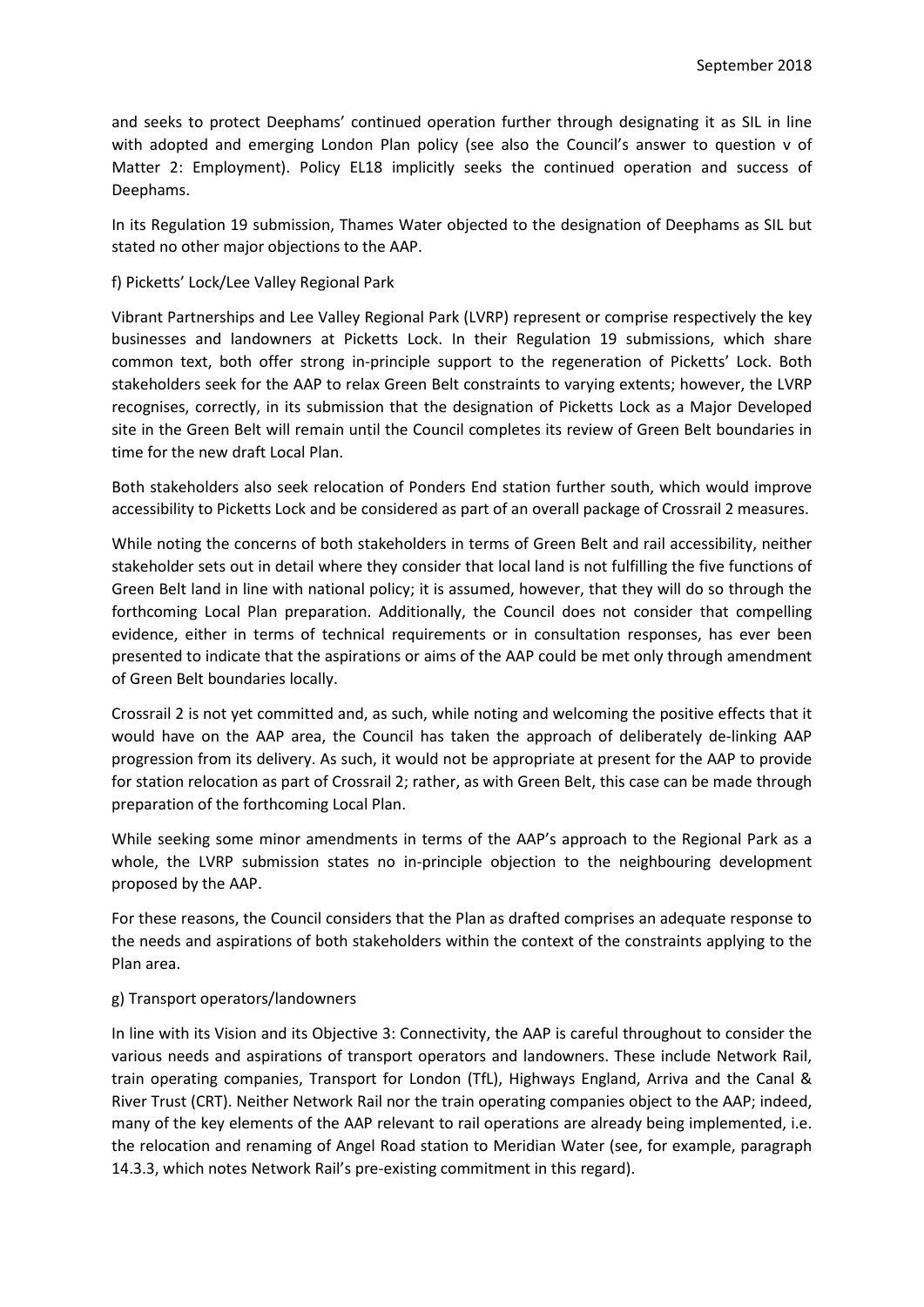TfL provided detailed comments at Regulation 19 stage, which stated that they support the objectives of the Area Action Plan, and no significant/major objections were made. In respect of the proposed relocation of the existing Towpath Road bus depot as part of the comprehensive development of Meridian Water, TfL states that it will advise the Mayor on whether the alternative site sought (see AAP paragraph 5.4.19) is suitable and secured for use as a bus depot before agreeing to loss of the existing depot; it notes the potential for indicating the location of a new bus depot in any forthcoming Masterplan.

Arriva operates the bus depot which the AAP proposes to relocate. In their Regulation 19 submission, it states that there is no difference between the TfL position (outlined above) and that of Arriva. Statements of Common Ground with both parties are being progressed and likely put forward minor modifications to the Plan to overcome any outstanding issues.

In its Regulation 19 submission, the CRT offers strong support for the AAP, albeit seeking minor changes to wording and policy throughout.

On the basis of these responses, the Council considers that the Plan as drafted comprises an adequate response to the needs and aspirations of the full range of transport operators, owners and landowners across the Plan area.

# **iv. Does the plan provide for a realistic timescale for development? Does it identify appropriate phasing for development through the plan period and beyond? Does it preclude earlier development of some sites?**

The Plan period extends to 2032, meaning at the time of writing it covers a fourteen-year period into the future. In terms of the type and quantum of development proposed, it is considered that this is a highly realistic timescale for development.

It is also considered that the plan identifies appropriate phasing for development through the plan period and beyond to the extent necessary at this stage/level of planning. The section of the plan that is most relevant for the purposes of this question is Part D: Delivery and Implementation.

Part D sets out a high-level development phasing and delivery strategy for Meridian Water appropriate at the level of the AAP. It does so by designating eight indicative design and delivery zones. As noted by paragraph 14.4.5, these zones comprise a flexible framework for phasing, enabling phases of development to come forward in parallel with the infrastructure investment required.

The AAP recognises that, in practice, development partner phasing may cause the zones to deviate slightly from its Figure 14.1. However, each zone has been defined to support the critical mass and mix of uses necessary to ensure significant place-making. Additionally, paragraph 14.4.6 recognises that precise details of phasing will be dependent on a number of factors including improvements to public transport accessibility and improvements to the highways network.

Paragraphs 14.4.7 and 14.4.8 note the potential for temporary and meanwhile uses across the area, having regard to the length of the phasing period.

The Council's answers on other Matters have highlighted the evidenced need for the AAP to be flexible, and the issue of phasing and delivery is no different. It is more appropriate for specific details of phasing and delivery periods, in terms of the order and precise lengths of development phases, to be provided at a more site-specific level, including within the forthcoming Meridian Water masterplan, and then reflected in the planning permissions that will be submitted in line with it.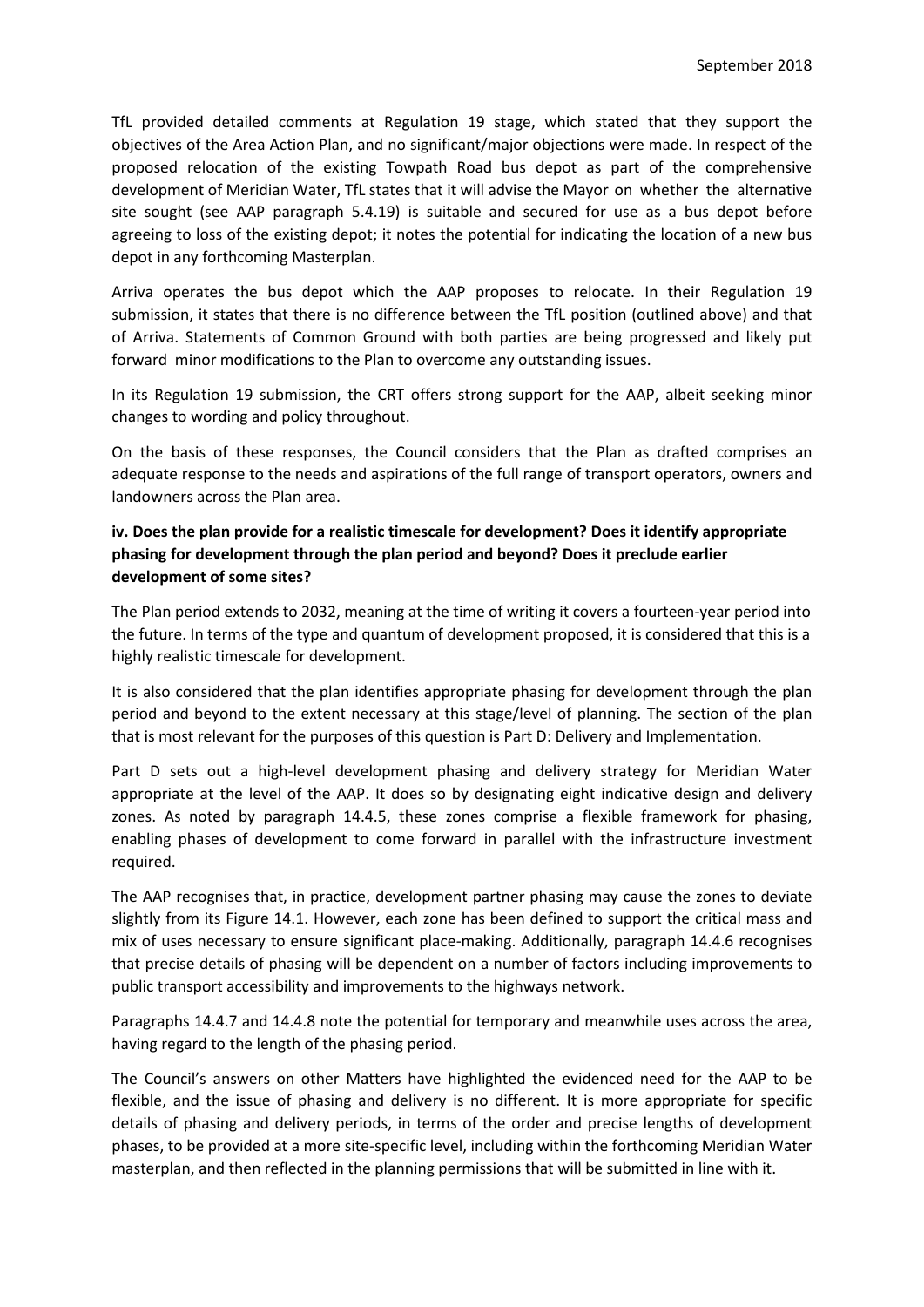Otherwise, landowners and developers would argue, correctly in the view of the Council, that the AAP is too inflexible; rather it should, and does, comprise a high-level policy framework aimed at guiding rather than prescribing the details of development, setting the stage for that level of detail at a later, more site-specific stage.

The AAP sets out a comprehensive list of priority AAP projects in Table 14.1. The intention of this list is to provide further guidance and certainty to those progressing the Meridian Water masterplan, as well as to other key stakeholders across the rest of the AAP area, which projects are considered from the perspective of the Council the most important in terms of delivering and implementing the AAP.

In this context, it is considered that the AAP identifies appropriate phasing for development throughout the plan period and beyond to the extent that it is appropriate to do so; it offers certainty and commitment on the part of the Council while at the same time seeking not to preempt or constrain the appropriate phasing or detail of any future masterplan or planning applications.

Given the deliberate flexibility offered by the AAP in terms of phasing and delivery, it is therefore not considered that it precludes the earlier development of sites where developers can demonstrate a compelling reason to do so.

On the contrary, it seeks to encourage the early development of Meridian Water by setting out in detail (paragraphs 14.4.2 to 14.4.4) that permission has already been granted for Phase 1.

Additionally, a further mechanism aimed at facilitating rather than precluding earlier development appears in Table 14.1, which notes dependencies applying to projects where to do so increases delivery and implementation certainty. For example, it states that:

- a road network across Meridian Water will be required early in development phasing;
- decontamination of previously industrial sites is required before they can be considered suitable for alternative land uses;
- flood compensation and enabling works must be in place ahead of development in any flood zone;
- Leeside Road bridge over Pymmes Brook will unlock the development of zones 4-8; and
- Pylons will enable the provision of electricity for the development of zones 6-8.

## **v. Are there any omissions in the projects identified that would compromise soundness? Have any other projects been considered and discounted?**

The Edmonton Leeside Area Action Plan has developed incrementally over many years, with the ideas and policies it promotes having been subject to multiple rounds of consultation and refinement (see paragraphs 3.14 to 3.19). Though it is never possible to state definitively that there have been no omissions in any Plan of this scale and ambition, the purpose of the Plan's lengthy development and consultation phase was precisely to minimise the risk that it omitted any projects and to minimise the risk that such omissions would compromise the Plan's soundness.

Since work began in the late 2000s, the submission AAP has gradually evolved, and as will be clear from a review of earlier iterations on the Enfield website (and as set out in paragraph 3.13), it is not so much the case that other projects have been considered and discounted, more that the projects in the submission AAP have evolved in detail and complexity over time from the original set of highlevel ideas for the area's future. However, the general principles underpinning the development of the AAP and that are reflected in its vision and objectives- that Edmonton Leeside has potential for strategic-scale regeneration, including thousands of new homes and jobs at Meridian Water,